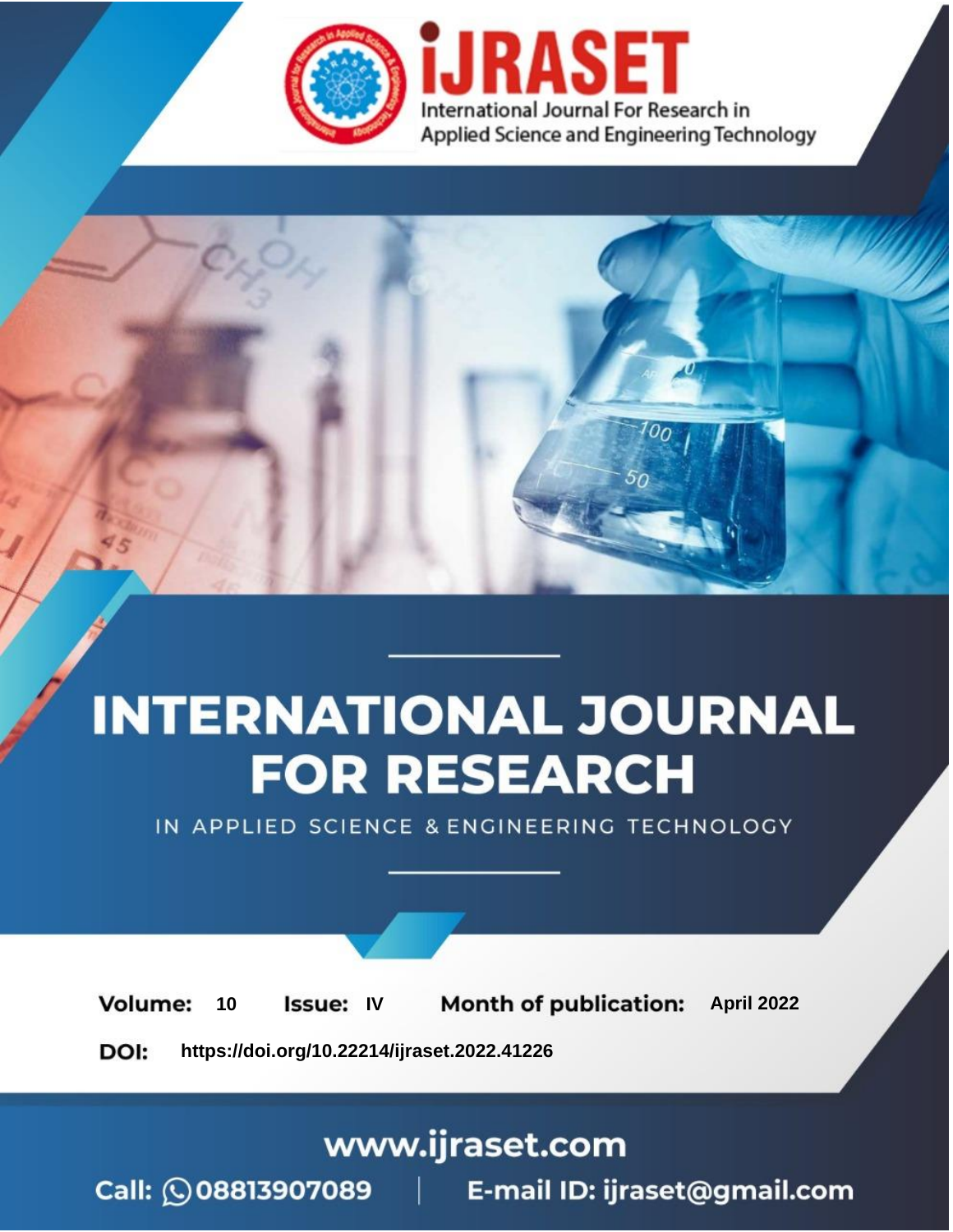

### **Literature Review on Coconut Peeling Machine**

Dr. A. H. Ingle<sup>1</sup>, Ashish Damahe<sup>2</sup>, Ashwin Rahangdale<sup>3</sup>, Avinash Chahande<sup>4</sup>, Barkha Wasnik<sup>5</sup>, Bhupendra Tembhare<sup>6</sup> *<sup>1</sup>Associate Professor, Department of Mechanical Engineering, Smt. Radhikatai Pandav college of Engineering, Nagpur, Maharashtra, India.*

<sup>2, 3, 4, 5, 6</sup>Students, Department of Mechanical Engineering, Smt. Radhikatai Pandav College of Engineering, Nagpur, Maharashtra, *India*

*Abstract: Coconut is the essential component of our daily life. Various parts of coconuts such as copra used as a food, shell as a fuel and coconut water used as nutritious liquid. Green coconut contains water in the earlier stage of its maturity and afterwards there is a development of meat. Both of them are nutritious, for the effective utilization of coconut peeling is essential. The conventional methods for this operation are using sharp knife. Which is tedious, risky and time consuming due to which to overcome these problems motorized machines are introduced. As the variation in sizes of coconuts it needs adjustment in tools used in machine to avoid breakage of nut. The presented model consists of motor, pulley, belt and tool with sharp blade and frame.*

*Keywords: Peeling, motorized, Motor, Belt, Sharp blade.*

#### **I. INTRODUCTION**

In India coconut is produced in the most of the states and it is utilized in two stages such as immature and mature, the fruit contains water and jelly like meat. For the productive usage of the coconut fruit peeling operation is essential in market. Coconut peeling machine is also called coconut trimming machine, the traditional methods for coconut peeling using sharp knife, which is monotonous and laborious. Our introduced coconut peeling machine consists rotating lower part of fixture where coconut is fixed and rotate by the motor. The husk is removed by the sharp blades fixed on tools. Tools are fixed on the frame to reduce the vibration and guide the movement of the tools. Due to the simple mechanism used in machine it will be efficient and economical with low maintenance.



Fig:-I.1 Conceptual design of coconut peeling machine

Description**:-**This project aims to design low-cost motorized coconut peeling machine for peeling of young coconut. In this machine upper peeler used trim upper part of fruit and side peeler trim the remaining part. Fruit fixed on the rotating shaft rotated by using motor. Motion transmits with the help of belt and pulley mounted on shaft. This machine will be efficient and more economic for peeling in small scale industries and vendors.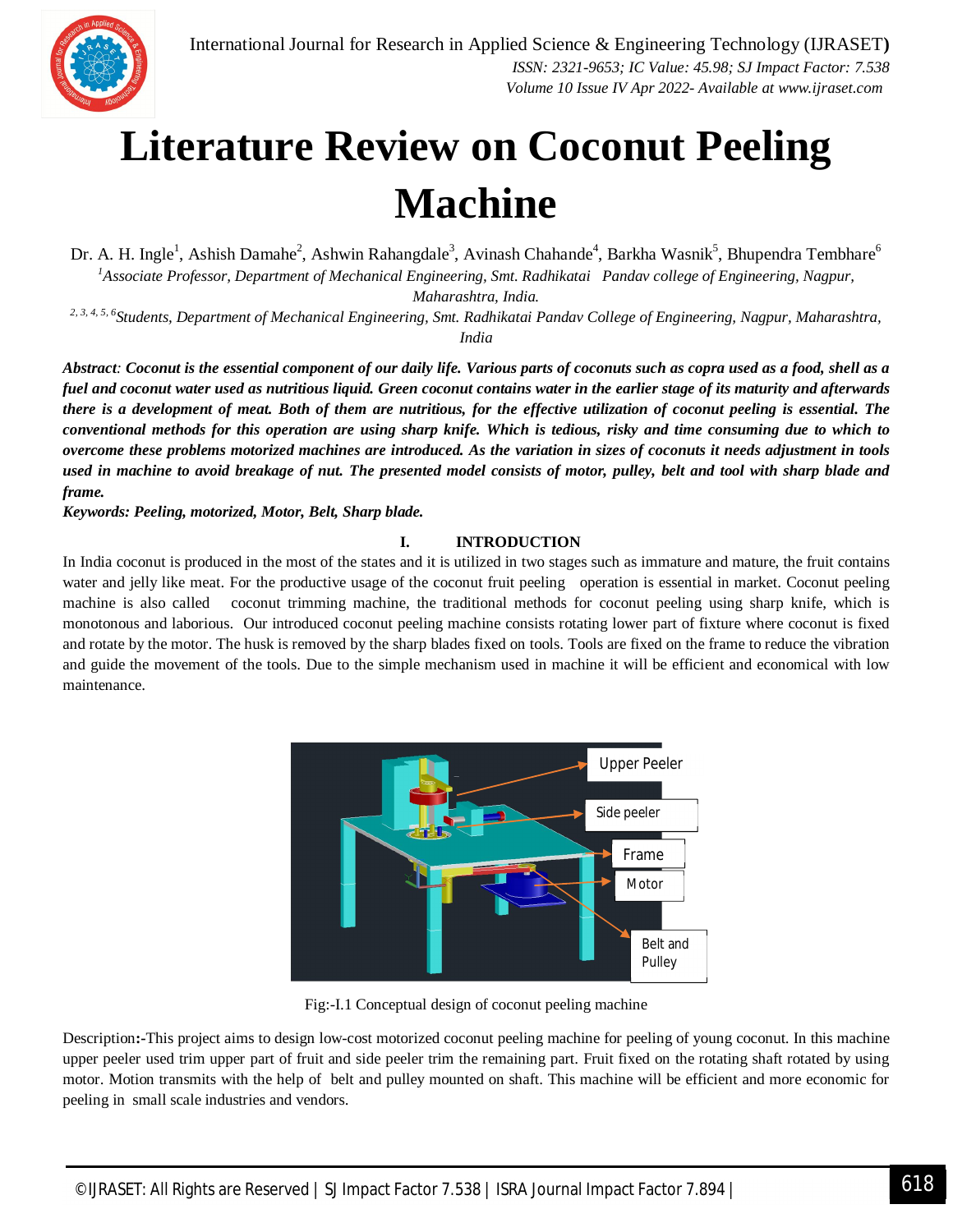

 *ISSN: 2321-9653; IC Value: 45.98; SJ Impact Factor: 7.538 Volume 10 Issue IV Apr 2022- Available at www.ijraset.com*

#### **II. LITERATURE REVIEWS**

After reviewing the various research paper relevant to Coconut Peeling Machine, the conclusions are stipulated below.

- *1) Vijay Kumar G. Tile et.al. [1]:* In this Research paper author says that India is one of the most coconut growing country in the world. For the effective utilization de-husking is essential. De-husking is the process of expelling husk from the coconut. The conventional methods are foot operated de-husking machine, mechanical coconut de-husking machine and hydraulic operated coconut de-husking machine. As the hydraulic operated machine has high cost, another machine is presented. This machine is operated by using pneumatic systems. Valve is introduced to guide the direction for flow of fluid and dedicated lever mechanism to give downward motion of the tool. Tool having blades which penetrate into the husk and detach it without breaking the nut. Due to use of pneumatic system this machine reduced the requirement of skilled labor and time consumption
- *2) Vishnu Murli, et.al. [2]:* In this paper author says that coconut water used as a healthiest drink which is naturally available. In many countries like it is obtained by splitting and punching but this is risky. That's why the proposed model consists of hydraulic system and frame with fixture which hold the coconut. Piercing operation is done with the tool which is operated by hydraulic system. The lever is used to control the motion of the tool. The DCV is controlled by user, tool used is hollow steel pipe which penetrate the coconut and extract the water. With this piercing operation water is extracted which maintained the hygiene of water and increase productivity. Due to the use of hydraulic system, it reduced the time consumption for the water extraction process.
- *3) Mohd Fauzi Mohd Yunus, et.al. [3]:*In this paper author given that this paper consists the development conceptual design for dual purpose coconut processing machine. Prototype of the machine is created and tested which used to obtained de-husked as well as grated coconut. Which operated at different speed for both the operations. Three conceptual designed machines are analysed where two persons are performing two different operations simultaneously to because tools are situated adjacently. The de-husking is carried out repeatedly until the complete husk is removed. Results obtained from this testing on prototypes a final conceptual design is proposed for performing both the de-husking and grating operation efficiently.
- *4) Krishnan.R et.al. [4]:* In this paper author found that the coconut is used by one third peoples of our world. But for the utilization it needs to de-husked before it, manual methods for de-husking are time consuming and it has risk of injury. It requires mechanized system but the existing technology consists hydraulic systems which is not affordable for the producer. To overcome these problems proposed system has simple mechanism having motorized shaft with spikes which penetrate into the husk and remove it. Gear box reduces speed from 960 rpm to 30 rpm of shafts to penetrate spikes in to the nut and peel off them. Gear box and connected with motor shaft which is lie on the same line to reduce the vibration and proper utilization of power to increase productivity.
- *5) Danny Thomas, et.al. [5]:* In this research paper author analyzed that India is the third largest producer of coconut in the world and it accounts 50% of coir trade across the world. Coir is the outer cover of the coconut which is also called as husk. To remove the husk manually by labor and mechanized machine which requires skilled labor. To reduce the requirement of skilled worker to de-husk the coconut development and design of Automated coconut de-husking machine. This machine consists two rollers having spines mounted on frame, and powered with sprocket driven by chain drive. Motor is used with worm and worm gear assembly to drive chain drive. The experiments is done on the both the mature and immature coconut to determine the force to de-husk the coconut. Due to its simple design operation of machine is simple and having less maintenance with high efficiency. Due to automation it eliminates the labour required for this operation and increase productivity.
- *6) Nwankwojike et.al. [6]:* In this paper author analyzed that the coconut is one of the world's most useful and important plant. Outer cover of the coconut is called as husk. There are various uses of coconut like coir in coir carpet, coir composites etc. Coconut water as a refreshing drink, it`s oil is also used in cooking foods and shell as fuel source. As the coconut has economical and industrial importance removal of husk is the important task. The existing methods are manual and mechanized such as machete which having some limitations. To overcome these limitations a new de-husking machine is introduced, consists of two cylindrical rollers with spikes and screw conveyor is fixed in between to rollers. Screw conveyer was used for effective twisting and discharging of nut after de-husking. This machine de-husk nuts without breakage and distortion. Which performs with the efficiency and capacity of 93.45% and 79 nuts per hour. This machine eliminates the problem of extracted coir fiber length and reduce the risk and hazards of manual de-husking machine.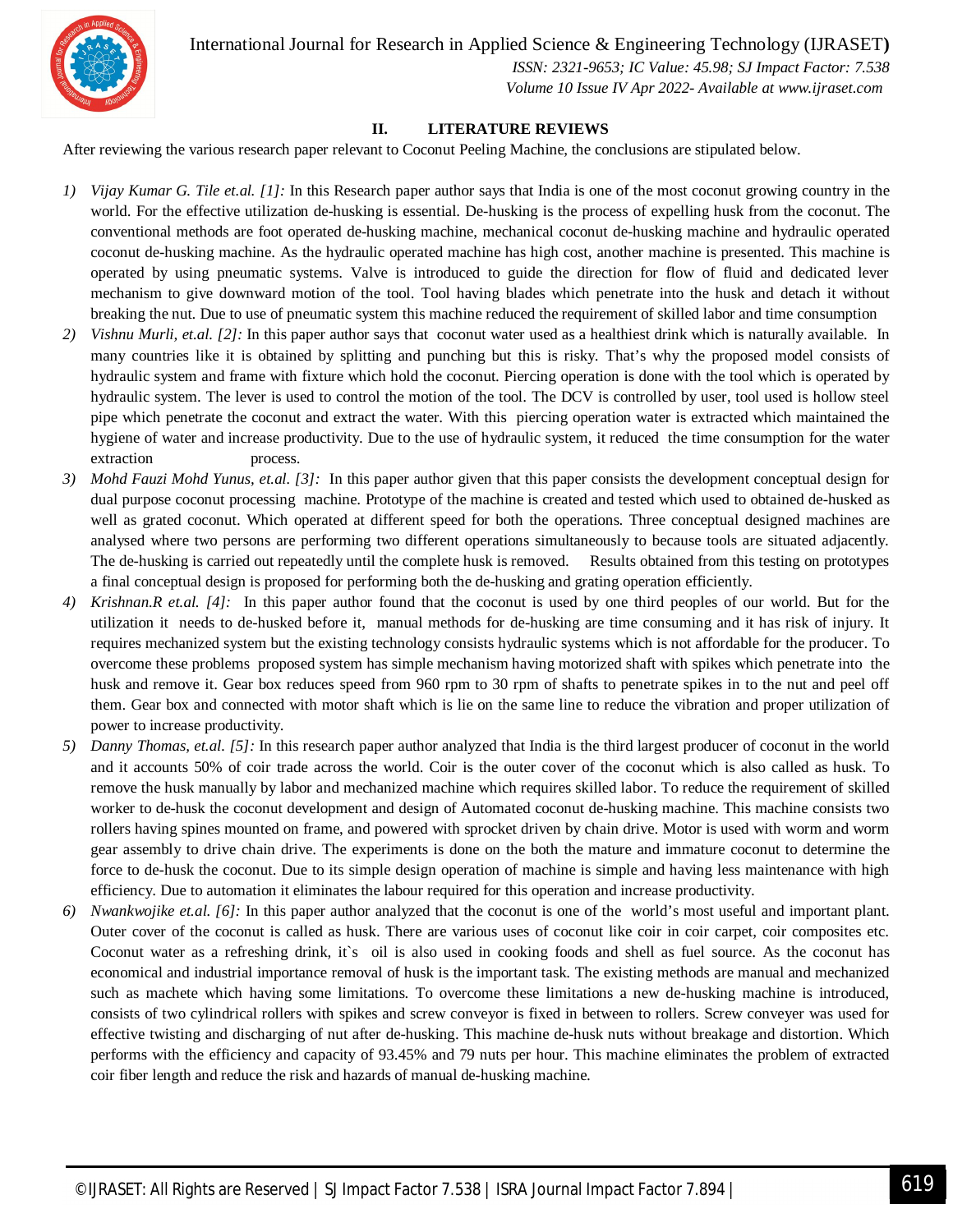

 *ISSN: 2321-9653; IC Value: 45.98; SJ Impact Factor: 7.538 Volume 10 Issue IV Apr 2022- Available at www.ijraset.com*

- *7) Yohanes Nusbir, et.al. [7]:* In this research paper author says that Indonesia is the second largest producer of coconut and it has greater economic importance. Husk obtained from coconut used as a raw material for the production of various products like carpets, car seats, etc. But the manual methods for de-husking with tools like crowbar may injures the workers. To defeat these problems several research is carried out in this field and few automated machines was created. These machines having some complexity in de-husking due to which an innovative machine has been designed by Quality Function Deployment (QFD). Which based on coconut farmer's community requirements to determine the parameters of design. A survey to identify population and sample, choosing survey method , design questionnaire and distribute the questioner were done to collect coconut farmer's community needs. Afterwards Home of Quality (HOQ) is introduced to design to meets the requirements. The finalize machine consists of rollers with conical sharp knife, and 3HP motor of 2700 rpm speed, and reduction ratio of 1.50. This machine operates with low maintenance, low in cost and quickly in the de-husking.
- *8) S.D.S. Piyathisa et.al. [8]:* In this paper author says that the most of the parts of coconut fruits are used in industries as coconut oil products, coir products, shell products and copra. Coconut has outer fruit coat called exocarp, which protect the edible flesh. For utilization in industries it should be de-husk. The prevailing methods are laborious and time consuming and semi-automatic and automatic machines are not affordable for the small-scale farmers. Due to several research is carried on de-husking and a manual system is introduced with appropriate mechanical way for coconut de-husking. The most of the methodologies which consists of rollers with spike makes it laborious, dangerous and expensive. To overcome this problem proposed system has liver operated tool supported by frame. Tool having arm like structure with sharp blades which penetrate the fruit. Due to the movement of lever arms moves outwards and detach the husk from nut. It is more efficient, affordable and require less force about 50 kg weight only.
- *9) Ovat, Friday Aje et.al. [9]:*In this research paper author given that it consists the development and performance evaluation of coconut de-husking machine. Although coconut has immense economic importance in industries and rural residents. But it is difficult and dangerous to de-husk with the manual methodology. Proposed system is motorized which use rollers with spikes and which penetrate the fruit and remove the husk. The plurality in spikes and inside motion of rollers causes effective gripping on the husk. Gradually tapered arrangement of rollers improves the efficiency of de-husking machine. Modification and improvement of an existing coconut de-husking machine for farmers was carried out and evaluated. The performance evaluation shows that the efficiency of the machine was 92.50% while the average capacity was 120.6 coconuts per hour. Whereas the percentage number of distorted and broken coconuts were 7.5% and 3.75%. These figures are less in compare to the existing coconut de-husking machine.
- *10) J. B. Alcantra, et.al. [10]:* In this research paper Author says that the current manual de-husking are tedious and time consuming. Due to this an automated coconut de-husking and Cutting Machine was presented and developed. This machine use pneumatic systems for actuation in machine and electronic control system for control the operations of pneumatic system. By using these systems an efficient automated machine was created. De-husking process starts with entering of coconut inside the de-husking section which consists of spiked rollers. After proper de-husking nut transferred towards the cutting section having pneumatic clamp with cutting which de-shell the nut. By using this automated machine 5 nuts per minute can be de-husked and de-shelling without any injury to machine the operator.
- *11) N. Senthilnathan, et.al. [11]:* In this research paper author analyzed that made a study on the traditional Pedal operated and Hand operated de-huskers and concluded that De-husking efficiency of motorized system is more than 90% based on the calculations made on the total weight of the husk removed from the coconut and stated that the electric operating systems are faster and more efficient than conventional de-husking tools. The conventional tools and proposed system had spiked rollers powered by a motor to de-husk the coconut. The motor used for de-husking was 3 phase, 5 HP motor. Due to which this dehusking machine having good efficiency and it is more economic compare with others.
- *12) R. NAVNEETHAN et.al. [12]:* In this research paper Author said that, Coconut is a primary yield of konkan district. Dehusking of coconut is essential process in preparing the coconut for effective usage. Coconut de-husking includes expelling of husk from the coconut fruit. Coconuts are de-husked manually using tools like crowbar and machete. These processes are tedious and time consuming which causes injury to the operator. These methods required skilled labor for de-husking and lack of concentration may hazards sometimes. To beat these restrictions, to improve efficiency motorized machines are introduced some of which are semiautomatic and automatic. But these machines are not affordable for the small-scale industries and farmers. Another structure of de-husking machine is designed and manufactured. Parallel roller shafts are fixed on the frame which having spikes coupled by with the gear arrangements. The rollers are supported by the bearing rotated in opposite direction which de-husk the coconuts. This de-husking machine powered by the 1.5-2 HP motor of the 1440 rpm.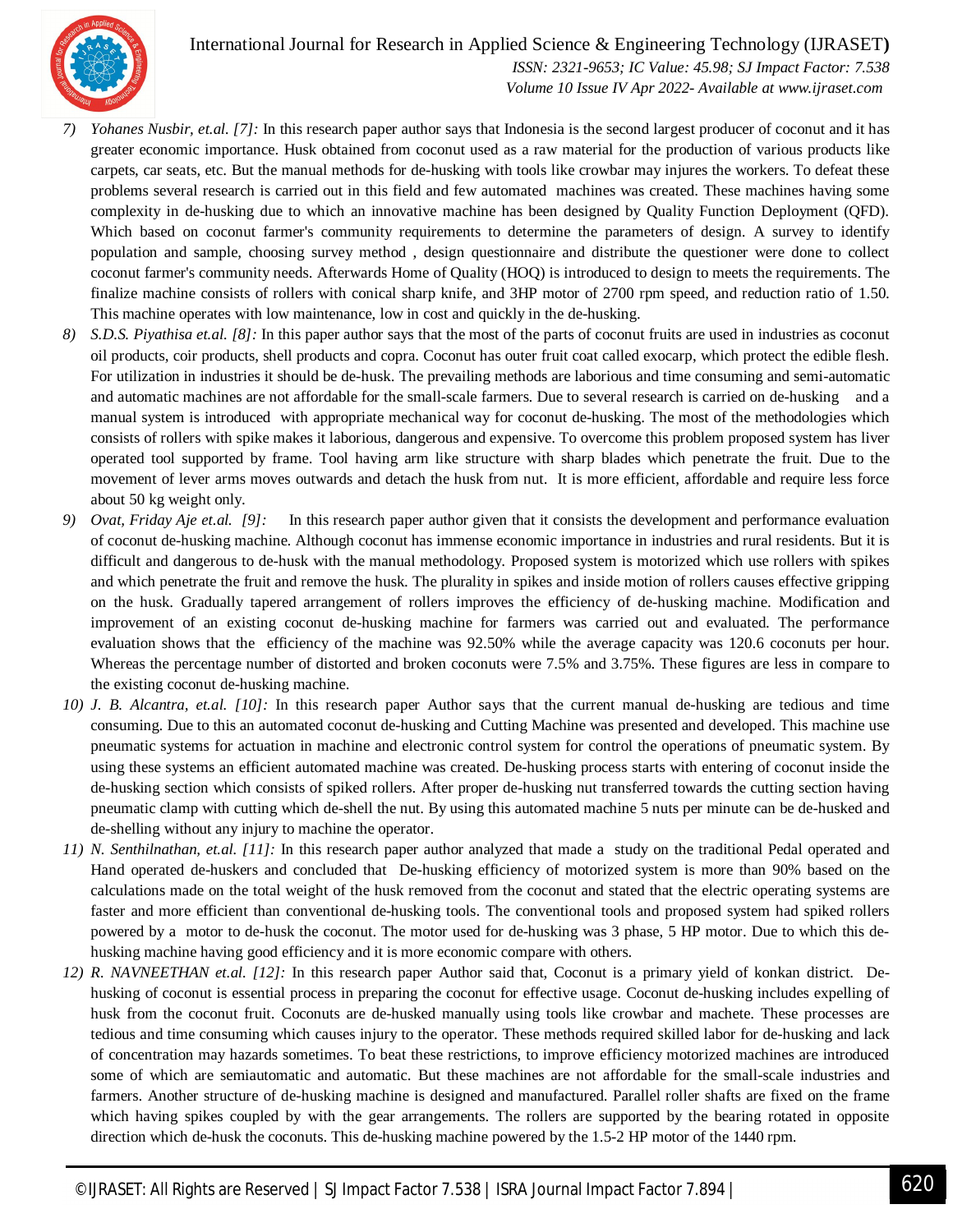

 *ISSN: 2321-9653; IC Value: 45.98; SJ Impact Factor: 7.538 Volume 10 Issue IV Apr 2022- Available at www.ijraset.com*

- *13) Rishikesh V., et.al. [13]:* In this research paper author found that there are various methods are available for the de-husking and de-shelling of coconut. Some techniques are manual, pedal operated, hydraulic operated and pneumatic operated. But manual methods are injurious and unsafe for user. To overcome these limitations the presented machine is an automated coconut dehusking and de-shelling machine which consists of gears, shafts, bearings, frame, drum, spikes, motor, cutter, metal sheet and hopper. The rollers with spikes are fixed on frame and mounted on shaft which is rotated with help of pulley mounted on the same shaft. Cutter is fixed on the extended shaft for deshelling of coconut and steel plates is cover around the mechanism to avoid the contact between user and mechanism to prevent from injury. This machine will reduce the idle time which helps in increase efficiency and production rate of this machine.
- *14) Mr. R. Prabhakaran et.al. [14]:* In this research paper author says that the most of the parts of coconut is useful. As the liquid inside the exocarp is used as drink, fibrous husk for furnishing and decorating, oil of cooking and it also used in cosmetics. For the effective use of coconut fruit for de-husking process there are some existing manual processes which are time consuming. Two types of de-husker used for de-husking are pull type de-husker and push type de-husker. The presented peeling machine consists rollers having sharp blades which penetrate into the husk and detach it from nut. The rollers mounted on shaft rotated by the pulley powered by motor with gear for effective transmission. The main power is approximate 2 HP motor with 1500 rpm speed. This machine having 70.42% efficiency and produced 120 nuts per hour. The automation with manual loading unloading makes this machine less injurious and safe.
- *15) K. Ramadurai et.al. [15]:* As Per the Author it is found that in daily life the coconut is one of the most use full and important Plants. Coconuts Provides food, edible oil, Industrial products and health drink. To de-husk the coconut development and design of machine is carried out which consists of two rollers with spikes. The machine is motorized by ac motor transferred power through belt and pulleys which reduce the rpm of rollers. Efficiency of machine increased by reducing idler time. Automation of machine eliminate the requirement of skilled labor.
- *16) Abhishek. D et.al. [16]:* In this paper author given found that post harvesting of coconut is essential for the efficient preservation, transportation and utilization. Mechanization of farm can increase the productivity and helps in reducing cost and time. Due to which simple automated de-husking machine was introduced. This machine consists of cylindrical roller with spikes, electric motor as a power source ,gear for reducing speed and transmitting unit. Coconut was placed inside the hopper and forced into the rollers which tears the husk and detach it from nuts. Guiding plates are fixed upon the frame to direct the operation of de-husking and avoiding escape of nut from rollers. To collect the husk after removing tray was placed just below the rollers. The simple mechanism of machine helps in reducing maintenance and affordable.
- *17) P.A. WADILE et.al. [17]:* In this research paper Author says that the use of Natural fiber composite is gaining popularity in Automotive to process such a Large Number of production of coconuts some suitable mechanisms needs to be developed. This research paper investigate there is need of machines that can extracts coconut husk/ fiber Without distorting its length. This machine consists rollers with cutting pins which de-husk the nut. As per the various sizes of nuts different profile of rollers are used. These cutting pins attached with the rollers by the fastener for easy removal of pines
- *18) Prof. VIVEK B. VAIDYA et.al.[18]:* In this paper author given that the development of coconut peeling machine with the pedal operated mechanisms. As per the Author it is found that the Pedal operated green coconut trimming machine for vendor is Working on simple drive chain mechanisms. The mechanism is used to drive and trimming the green coconut in attractive way in order to Reduce its Weight for transportation. This research paper aim to investigate to preparing the system of pedal power is converted into rotational energy which rotate the trimming Machine. By Result of this coconut trimming machine due to pedal operated machine it is human operated and totally eco-friendly and can be used in remote areas where electricity are not in reach for the operation.
- *19) MR. AYAZ FARIDI et.al. [19]:* In this research paper Author says that the industrial need of coconut coir/fiber de-husking is full filled with the proposed machine. It is found that to design and create a coconut husk removal machine for farmers and small-scale companies. In India to provide an efficient solution to current problems, reduce time consumption and Labor costs. This machine consists cutting pin which de-husk the nut and the it removed from another side of machine. This machine can de-husk 100 Coconuts per hour.
- *20) SOORAJ SJ. et.al. [20]:* In this research paper Author found that the coconut is used in many applications like coir industry and mat industry. For the de-husking and cutting of coconut new idea was presented which having two sections was de-husking and cutting section. Coconut was placed gently on two spiked rollers rotating with help of motor. Husk impinged into the spikes and rotating motion causes shear them out. A motor of 1 Hp was used for de-husking and cutting operation. Worm and pinion gear is used for speed reduction and ratio is high about 50:1. Rollers rotates in the opposite direction fixed on the frame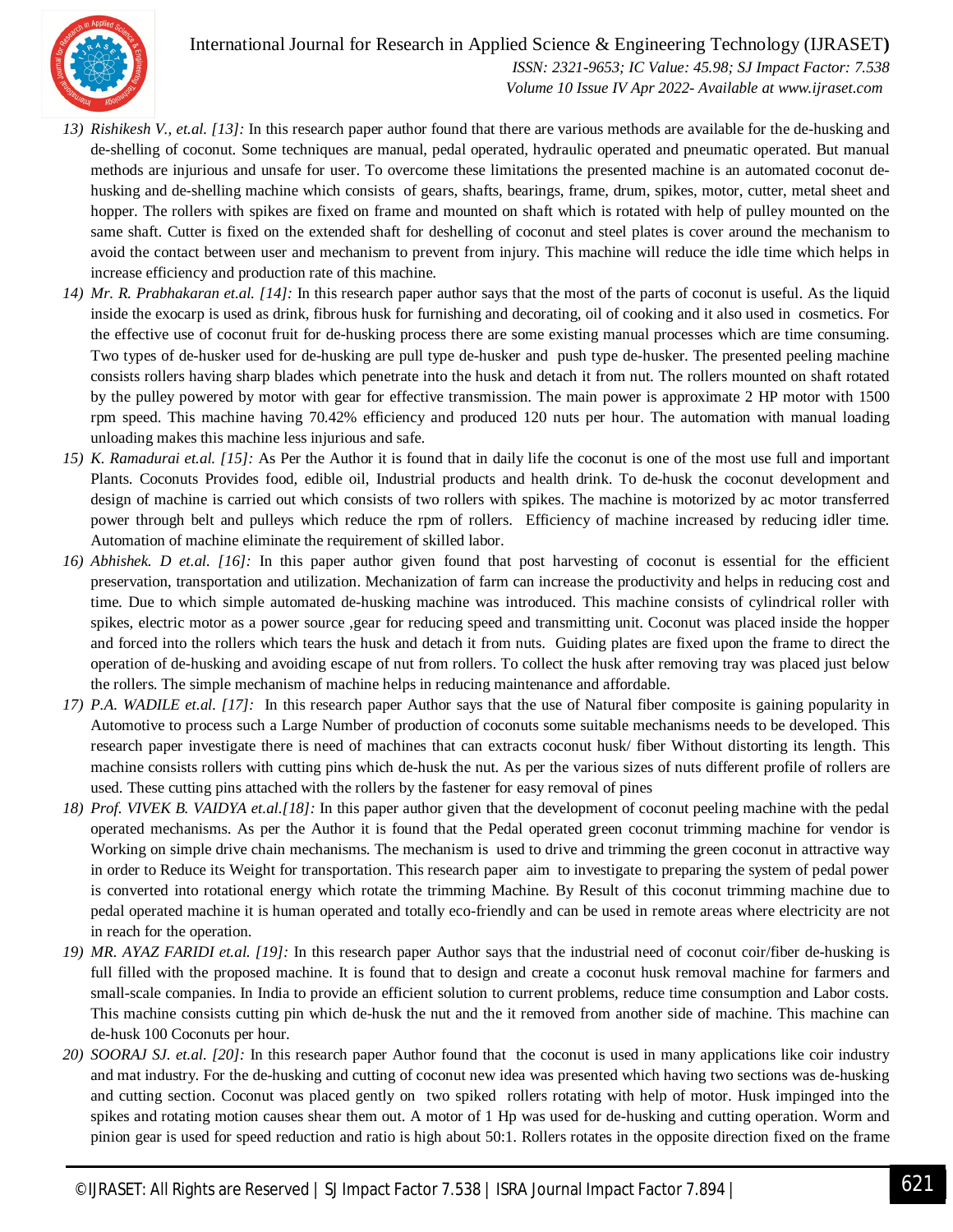

 *ISSN: 2321-9653; IC Value: 45.98; SJ Impact Factor: 7.538 Volume 10 Issue IV Apr 2022- Available at www.ijraset.com*

made up of MS. In cutting section sharp knife is placed inclined and operated with the help of two cams, which is powered by 1hp ac motor. Due to that this machine helps in reducing cost and faster the transformation of raw coconut fruit into the useful products.

- *21) Mr. VINOD P. SAKHARE et.al. [21]:* In this research Paper author says that coconut is known for its great versatility. It consists exocarp also called as husk which is used in coir industry . Coconut shell used as a fuel and used to produce charcoal etc. There are many methods for de-husking of coconut fruit. The presented de-husking machine consists of frame, hydraulic power unit with cylinders and valves. Frame is the hollow L shape MS structure which supports the whole mechanical assembly. The de-husking mechanism consists of 6 linkages with sharp knife which de-husk the nut. After the de-husking supporting frame guide to stop the de-husking operation. Hydraulic system is powered by 1.5 HP pump which is used to operate the de-husking mechanism by using valves. This machine efficient and shows 97.1% efficiency when tests for 10 nuts. This machine can de-husk 317.2/hr which is more on compare with other existing machines.
- *22) AMAL P V. et.al. [22]:* In this Research Paper Author found that the coconut husk is used in coir industry, shell as a fuel, copra as a food coconut Water is a nutrition liquid. There are different Method for de-husking of coconuts De-husking with traditional hand tools like Spikes and machetes depends on skill workers and Involves training. Due to the lack of skilled workers mechanized systems are introduced. The presented de-husking machine consists the motor as power source which connected to cylindrical rollers with cutting pins. These coconut de-husking machine peels of the coconut husk from coconut fruit to obtained de-husk coconut fruit with the help of two Rotating Rollers having Spikes on their periphery. Due to which it is efficient and economical and de-husk 220 nuts per hour which is above the existing de-husking machines.
- *23) H. AZMI et.al. [23]:* In this research paper author says that to made the coconut fruits economically beneficial for cultivator a cost efficient processes required. Then existing methods are semi-automatic and automatic machine, which are used in smallscale industries. These machines are used individually for de-husking, de-shelling and grating operations etc. makes the process expensive. To overcome these limitations presented machine consists rollers with spikes to de-husk the nut. Two types of spikes were used to avoid breakage of nut, sharp spikes to penetrate to proper gripping and blunt spikes to tear off the husk. Due to this system the performance test analysis showed that the machine removed husk of coconut fruit without any nut breakage. It helps to increase productivity and efficiency of machine.
- *24) ABI VARGHESE et.al. [24]:* In this research paper author given that De-husking of Coconut is the most difficult post harvesting operation relevant to coconut. A big problem associated with coconut processing was its de-husking. All Manually operated husking tools Make Use of a combination of Principles i)a Wedge and ii) Lever. The earliest of the modern coconut husking tools is a Foot operated coconut husking Machine. In this machine two wedges are used one in movable. Movable wedge operated with the help of lever which de-husk the nut. This operation is repeated generally for removing the husk in two or three sectors.
- *25) G. Sujaykumar et.al. [25]:* In this research paper author said that Coconut de-husking includes expelling of the husk from the coconut. Conventional de-husking is risky and time consuming. To overcome these restrictions, to improve the machining and to give security to the user, another de-husking machine is presented and created. This de-husker involves utilization of two rollers with arrangement of sharp spikes, which would shear the husk from coconut when moving against one another. Shear power is required for de-husking of develop green coconut and dry dark coloured coconut. Shear power required is more for dehusk green coconut than dry coconut. More torque is required for the de-husking due to which geared motor is used , which reduce the speed 70 rpm. Ideal number of spikes is organized on the rollers to de-husk the coconut with least power. Manually operated linkage helps to make contact between the coconut and rollers for efficient de-husking.

#### **III. CONCLUSION**

By taking the source of above stated research papers review following conclusions are made.

- *1*) The coconut used in large quantity across the globe but the post-harvesting processing are the toughest part.
- *2)* The existing methods with manual and power operated machines. These machines having some limitations.
- *3)* This needs to design and develop a new machine which will be efficient and satisfactory.

#### **REFERENCES**

<sup>[1]</sup> Prof. Vijay Kumar & Tile, Praveen k , Prema D, Srikanth , Yashvanth B. G.," Design and Fabrication of Pneumatic operated Coconut de husking Machine!", International Journal of Innovative Research in Science Engineering and Technology. ISSN (online):-2319-8753 ISSN (Print): 2347-6710, Issue 15, volume 6 (December 2017).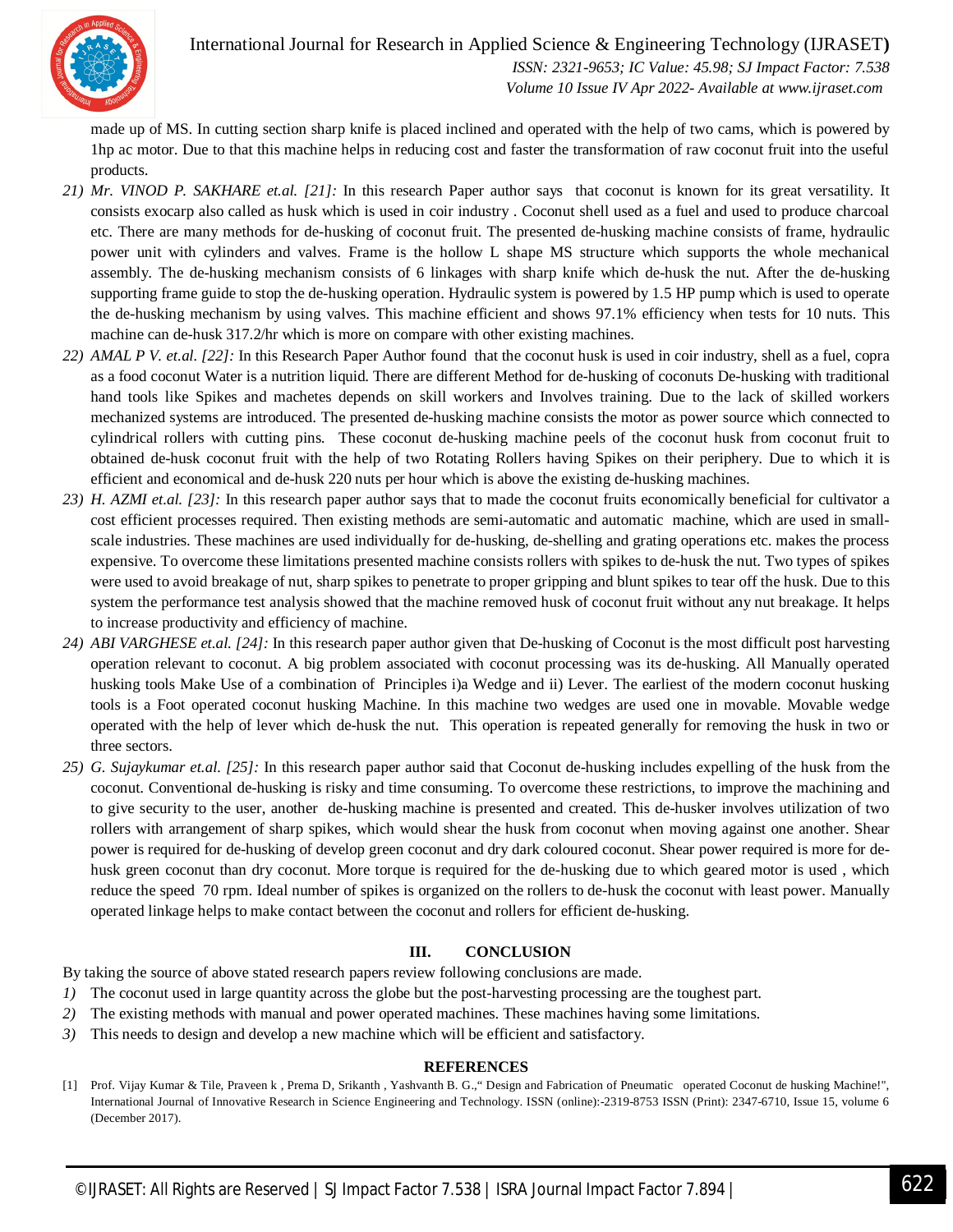

 *ISSN: 2321-9653; IC Value: 45.98; SJ Impact Factor: 7.538*

 *Volume 10 Issue IV Apr 2022- Available at www.ijraset.com*

- [2] Vishnu Murli, Abhilash, Chandan, Yashwanth, Prof. Harshith, "Design and development of Hydraulic Powered Coconut Water Extraction Machine", International Research Journal of Engineering and Technology. e-ISSN 2395-0056 P-ISSN: 2395-0072, ISSUE 11, volume, 7 (November 2020).
- [3] Mohd Fauzi Mohd Yunus, Sharifah. Nurulhuda Tuan Mohd yasin, "Conceptual Design of Dual Purpose Coconut de-husking machine", Southeast Asian Journal of technology and science. ISSN: 2723-1151 ISSUE 2, Volume 1, (2020), ISSUE 2, Volume 1, pp. 42-47, (2020).
- [4] krishnan. R, Mahalingam P., Samuel Ratna kumar. P. S, Babu. T, "Design and fabrication of a an economical coconut de-husking Machine", International Journal of Engineering and technology. ISSN: 588-591, (2018).
- [5] Dany Thomas, Ajmal k., Deepak Devassia, "Design and Fabrication of Low Cost Coconut De-husking Machine" International Journal of Engineering Research and general science. ISSN: 2091 -2730 Issue 3, Volume 5, (may - June,2017).
- [6] N. Nwankwojike, O. Onuba, U. Ogbonna, "Development of a Coconut De-husking Machine for Rural Small Scale Farm Holders" International Journal of Innovative Technology & Creative Engineering, ISSN: 2045-8711, VOL.2, NO.3, (MAR 2012).
- [7] Yohanes Nusbir, Helmi Candra, Satriardi, Anita Susilawati and Dodi Sofyan Arief, "Design of coconut de-husking with quality function deployment method", Research Gate, Volume 3,( 3 November 2016).
- [8] S. D. S. Piyathissa, P. D. Kahandage, "Introducing an appropriate mechanical way for coconut de-husking", SCIENCE DIRECT, ISSN NO:- 225-229, Volume 6, (2016).
- [9] Ovat, Friday Aje and Odey, Simon Ogbeche "Development and Performance evaluation of coconut De-husking Machine", The International Journal of Engineering and Science, ISSN No. : 2319-1813, Issue 10, Volume 8, (2019).
- [10] JB Alcantara, ML Co, JR Razal, NB Sumaya and M Masungi, "Automated coconut de-husking and cutting Machine", De La Salle University Research. July 7 to 9, (2021).
- [11] N. Senthilnathan, S. Gomathy, S. Somesh, A. Santhosh Kumar, R. Rishikeshan, V. Bala, " Design of Semi-Automatic Coconut de-husker for small Scale farmers", International. Journal of Innovative technology and Exploring Engineering, ISSN :-72278-3075 , Issue-5 volume 9, (march-2020).
- [12] R. Navneethan, N. Nikhil prasath, G. Pradeep, K. Santhan Prabhu. "Review on coconut de-husking and cutting Machine", International Journal of Applied science and technology. ISSN: 2455-2143 Issue-10 volume-4, Pages 348-351, (2020)
- [13] Rishikesh V. Gaikwad, Prasad P. Bagadi, Suyash B. Kamble, Javed J. Gadakari, Indrajeet D. Burase, " Design and development of Automatic Coconut dehusking and De-sheeling Machine". International journal of Engineering Development and Research ISSN: 2321-9939, issue-2, Volume 5, (2017).
- [14] Mr. R. Prabhakaran, D. Maruthupandi, L. Gogulakannan, "Multipurpose Coconut Peeling Machine", International journal of Research and analytical Reviews. e-ISSN: 2348-1269 P-ISSN: 2349-5138, Issue -1, volume-6, march - 2019.
- [15] K. Ramadurai, N. Mohamed Inzzamam Kutty, R. Ajay Balaji, "Coconut De-husking Machine", International Journal of Engineering Research & Technology, ISSN: 2278-0181, Special Issue – 2019.
- [16] Abhishek D., aravind.S, Arun Koushika , Karthick.M and Priyadharsini.S "Design and Fabrication of Automatic Coconut De-husking Machine", International Journal of Innovative and Emerging Research in Engineering, ISSN: 2394 – 5494, Volume 4, Special Issue 1,( 2017).
- [17] P.A.Wadile, K.P.Kolhe "Design and Development of Coconut De-husking Machine" International Journal of Advance Engineering and Research Development, Issue 5, Volume 4 , May -2017.
- [18] Prof. Vivek B.Vaidya, Pawan P.There, Sonali A. Lokhande, Yash Pawshekar "DEVELOPMENT OF COCONUT TRIMMING MACHINE USING PEDAL POWER. Journal of Emerging Technologies and Innovative Research (JETIR), Issue 3 , Volume 5, , March 2018.
- [19] Mr Ayaz Ahmed Faridi, Sibin Raj PS, Jyothish JS, JInto Cheriyan, Vishnu V Chandran, "COCONUT FIBRE EXTRACTION MACHINE", Promina Research Journal, ISSN NO: 2249-2976, Issue 1, Volume 8, 2018.
- [20] Sooraj SJ Vaishakh " Development of a new coconut dehusking and Cutting machine" International Journal of scientific and engineering Research. ISSN : 2229-5518 Issue 4, Volume 7, (April-2016).
- [21] Mr. Vinod P. Sakhare, Mr. ketan k. Tonpe, Dr.C.N.Sakhale "Performance Analysis OF Hydraulically operated coconut de-husking Machine", International Journal of Scientific development and Research, ISSN 2455-2631, Issue 3 Volume 1, (March-2016).
- [22] Amal pv, sibin Sebastian, Abhiram Babu E, Albin Jose Saibu, Prof. Sony Kuriakose, "Design and fabrication of Coconut de-husking Machine", International Research journal of Engineering and Technology, e-ISSN :- 2395-0056 P-1SSN:-2595-0072, Issue 4, volume 5, (April-2018).
- [23] H. AZMI, A.B. sanuddin, M. Z. Zakimic , M. S. Jamalid , H. Radhwane , A. N. M. Khalilf , A. N. A. Akmalg and A. F. Annuarh" Design and Development of a coconut De-husking machine ", Journal of advanced research design, ISSN :-2289-7984, Pages. 9-19 ,(2015).
- [24] Abi Varghese, Jippu Jacob, "A study on the KAV Coconut De-husking tool", International conference on magnetics, Machines and Drives. AICERA-2014 CMMMD),(July-2014).
- [25] G. Sujaykumar, Shashidhar B. Asantapur, Vishwas C., Prashanth Kumar, Dhanush D. "Design and Fabrication of Coconut De-husker", Journal of Mechanical Engineering and Automation, ISSN: 77-81, (2017).